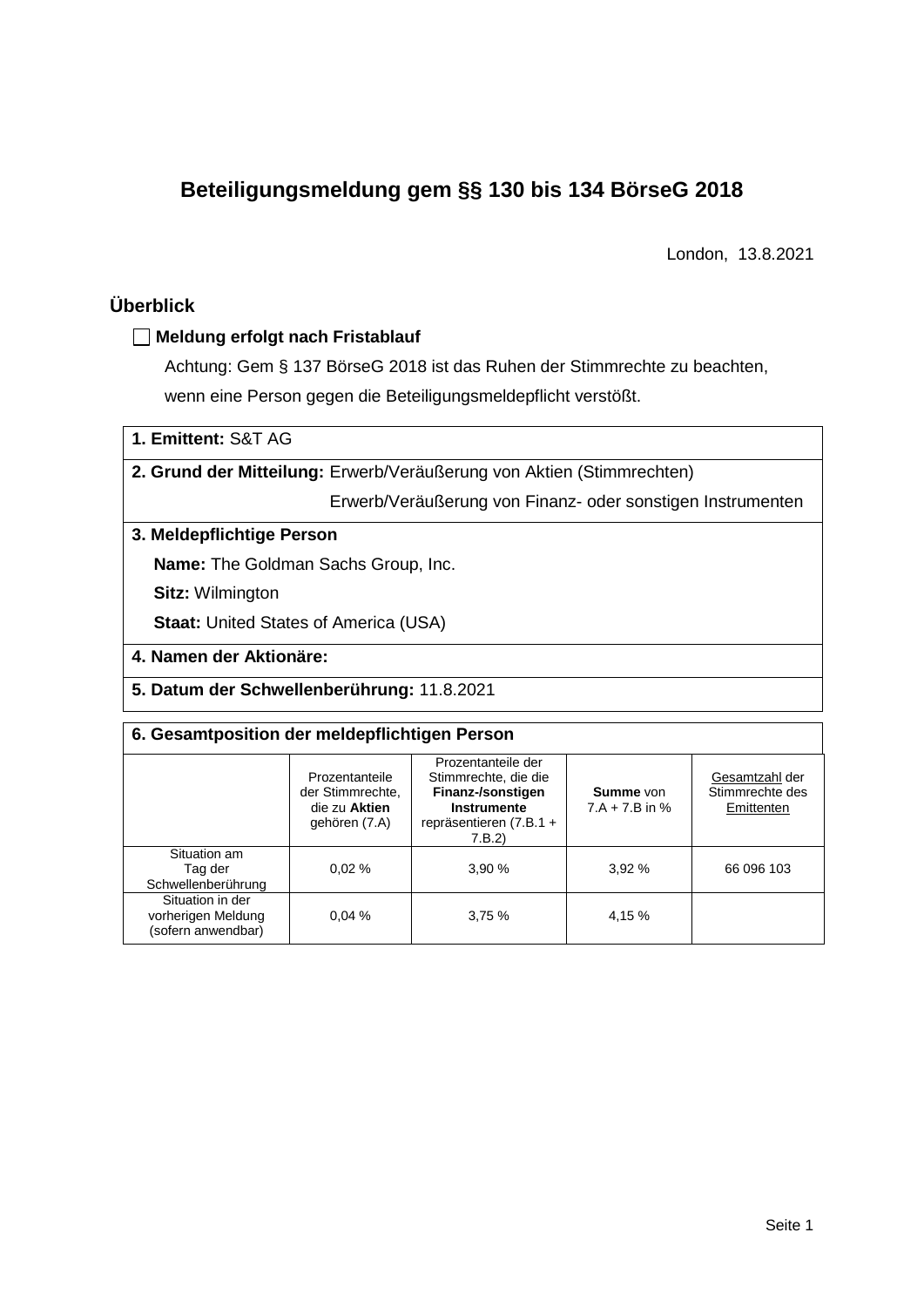# **Details**

## **7. Details über die gehaltenen Instrumente am Tag der Berührung der Schwelle:**

| A: Stimmrechte, die zu Aktien gehören |                                                                            |                        |                                           |                                      |  |  |
|---------------------------------------|----------------------------------------------------------------------------|------------------------|-------------------------------------------|--------------------------------------|--|--|
|                                       |                                                                            | Anzahl der Stimmrechte | Prozentanteil der Stimmrechte             |                                      |  |  |
| <b>ISIN der Aktien</b>                | Direkt<br>Indirekt<br>$(S$ 130 BörseG<br>$(S$ 133 BörseG<br>2018)<br>2018) |                        | <b>Direkt</b><br>$(S$ 130 BörseG<br>2018) | Indirekt<br>$(S$ 133 BörseG<br>2018) |  |  |
| AT0000A0E9W5                          |                                                                            | 13 134                 |                                           | 0.02%                                |  |  |
| Subsumme A                            |                                                                            | 13 134                 |                                           | 0.02%                                |  |  |

| B 1: Finanzinstrumente / sonstige Instrumente gem § 131 Abs 1 Z 1 BörseG 2018 |              |                |                                                         |                                  |  |
|-------------------------------------------------------------------------------|--------------|----------------|---------------------------------------------------------|----------------------------------|--|
| Art des Instruments                                                           | Verfalldatum | Ausübungsfrist | Anzahl der Stimmrechte<br>die erworben werden<br>können | Prozentanteil der<br>Stimmrechte |  |
| Securities Lending<br>Open                                                    |              | N/A            | 1705667                                                 | 2.58 %                           |  |
|                                                                               |              | Subsumme B.1   | 1705667                                                 | 2.58%                            |  |

| B 2: Finanzinstrumente / sonstige Instrumente gem § 131 Abs 1 Z 2 BörseG 2018 |              |                |                                           |                           |                                     |
|-------------------------------------------------------------------------------|--------------|----------------|-------------------------------------------|---------------------------|-------------------------------------|
| Art des<br>Instruments                                                        | Verfalldatum | Ausübungsfrist | Physisches oder<br><b>Cash Settlement</b> | Anzahl der<br>Stimmrechte | Prozentanteil<br>der<br>Stimmrechte |
| Swap                                                                          | 06/08/2031   | N/A            | Cash                                      | 849 186                   | 1,28 %                              |
| Call Warrants                                                                 | 31/12/2030   | N/A            | Cash                                      | 18 635                    | 0.03%                               |
| <b>Put Warrants</b>                                                           | 31/12/2030   | N/A            | Cash                                      | 1 1 1 7                   | 0.00%                               |
|                                                                               |              |                | Subsumme B.2                              | 868 938                   | 1,31 %                              |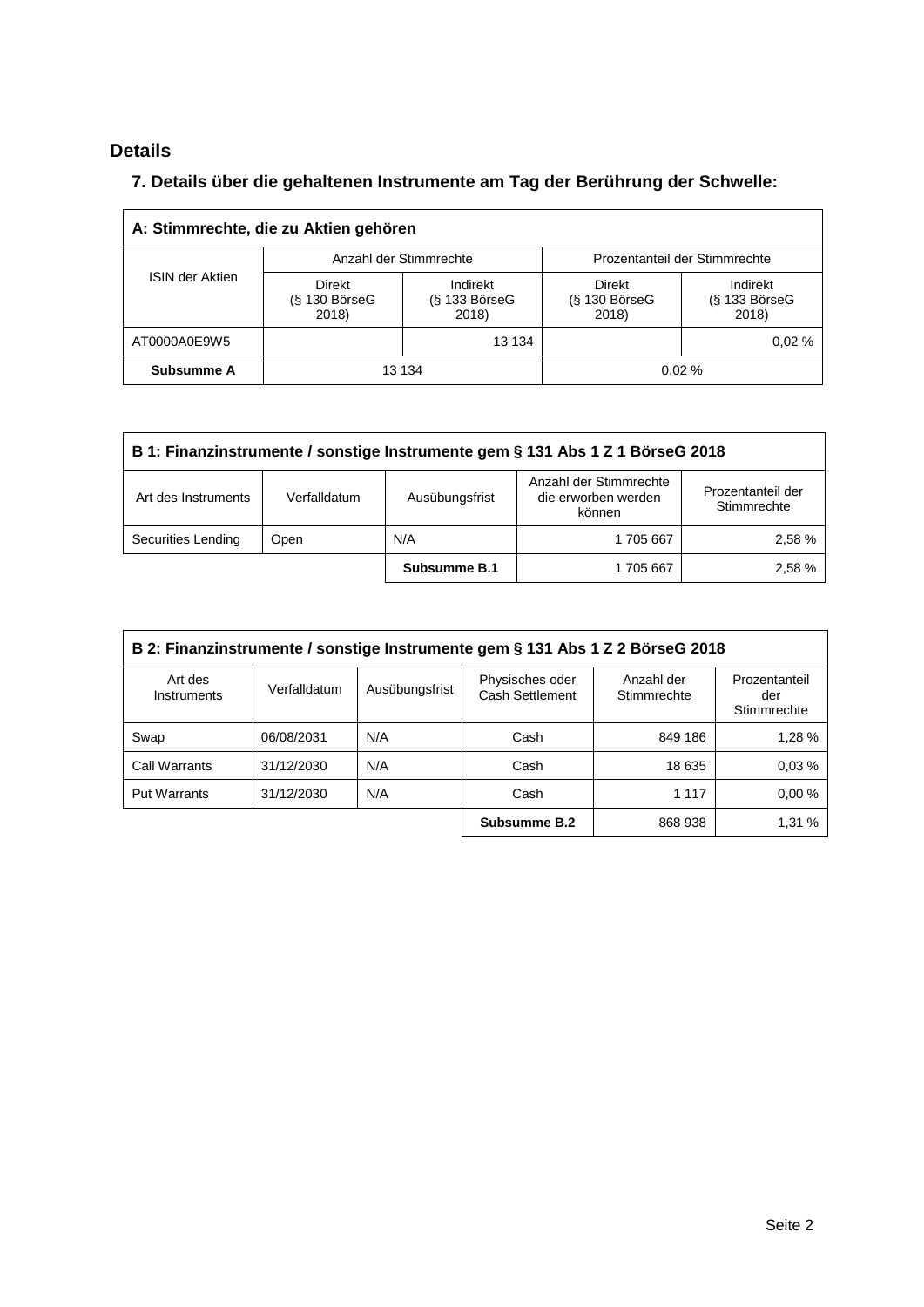## **8. Information in Bezug auf die meldepflichtige Person:**

Die meldepflichtige Person (Punkt 3) wird nicht von einer natürlichen/juristischen Person kontrolliert und kontrolliert auch keine andere Person, die direkt oder indirekt Instrumente am Emittenten hält.

 $\boxtimes$  Volle Kette der kontrollierten Unternehmen, über die die Stimmrechte und/oder Finanz-/sonstigen Instrumente gehalten werden, beginnend mit der obersten kontrollierenden natürlichen oder juristischen Person:

| Ziffer         | <b>Name</b>                                          | Direkt kontrolliert<br>durch Ziffer | Direkt gehaltene<br>Stimmrechte in<br>Aktien (%) | Direkt gehaltene<br>Finanz-<br>/sonstige<br>Instrumente (%) | <b>Total von beiden</b><br>$(\% )$ |
|----------------|------------------------------------------------------|-------------------------------------|--------------------------------------------------|-------------------------------------------------------------|------------------------------------|
| 1              | The Goldman<br>Sachs Group,<br>Inc.                  |                                     |                                                  |                                                             |                                    |
| 2              | Goldman Sachs<br>(UK) L.L.C.                         | 1                                   |                                                  |                                                             |                                    |
| 3              | <b>Goldman Sachs</b><br>Group UK<br>Limited          | $\overline{2}$                      |                                                  |                                                             |                                    |
| $\overline{4}$ | Goldman Sachs<br>International                       | 3                                   | 0.01%                                            | 1,61 %                                                      | 1,62 %                             |
| 5              | Goldman, Sachs<br>& Co.<br>Wertpapier<br>GmbH        | 1                                   |                                                  | 0.06%                                                       | 0,06 %                             |
| 6              | Goldman Sachs<br>& Co. LLC                           | 1                                   |                                                  | 2,23 %                                                      | 2,23 %                             |
| $\overline{7}$ | <b>GSAM Holdings</b><br><b>LLC</b>                   | 1                                   |                                                  |                                                             |                                    |
| 8              | <b>Goldman Sachs</b><br>Asset<br>Management,<br>L.P. | 7                                   | 0.01%                                            |                                                             | 0.01%                              |
| 9              | <b>Goldman Sachs</b><br><b>Bank USA</b>              | 1                                   |                                                  |                                                             |                                    |
| 10             | Goldman Sachs<br>Bank Europe SE                      | 9                                   | 0.00%                                            |                                                             | 0,00 %                             |
|                |                                                      |                                     |                                                  |                                                             |                                    |

### **9. Im Falle von Stimmrechtsvollmacht**

Datum der Hauptversammlung: -

Stimmrechtsanteil nach der Hauptversammlung: - entspricht - Stimmrechten

## **10. Sonstige Kommentare:**

-

London am 13.8.2021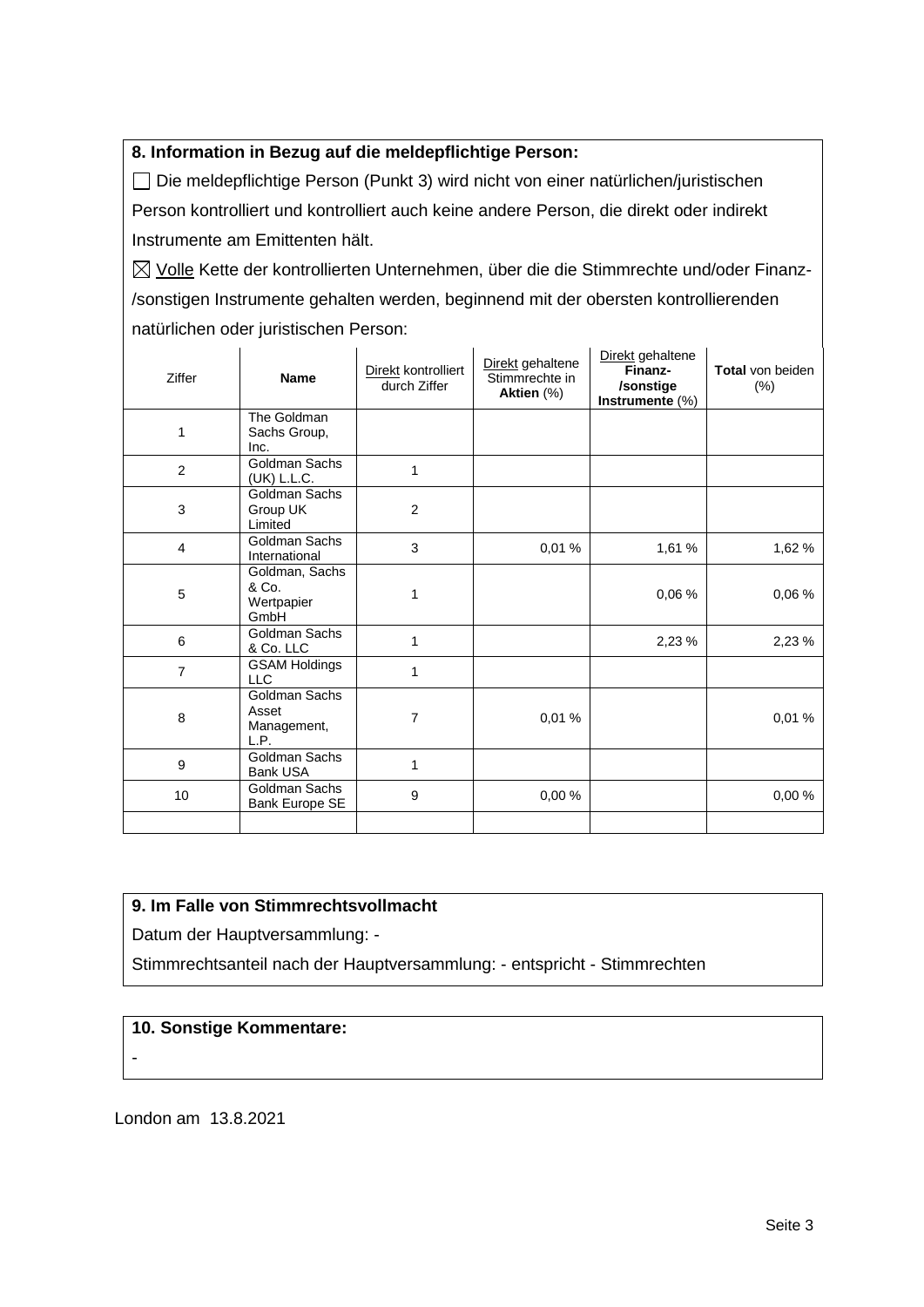# **Major holdings notification pursuant to Sec. 130 to 134 BörseG 2018**

London, 13.8.2021

## **Overview**

#### **Notification made after deadline**

Caution: In case of violations of major holdings notification rules, please pay attention to Section 137 BörseG 2018 (Suspension of voting rights)

| 1. Issuer: S&T AG |  |
|-------------------|--|
|-------------------|--|

**2. Reason for the notification:** Acquisition or disposal of voting rights

Acquisition or disposal of financial/other instruments

#### **3. Person subject to notification obligation**

**Name:** The Goldman Sachs Group, Inc.

**City:** Wilmington

**Country:** United States of America (USA)

#### **4. Name of shareholder(s):**

## **5. Date on which the threshold was crossed or reached:** 11.8.2021

#### **6. Total positions**

|                                                                                | % of voting rights<br>attached to<br>shares $(7.A)$ | % of voting rights<br>through<br>financial/other<br>instruments $(7.B.1 +$<br>7.B.2 | <b>Total</b> of both in %<br>$(7.A + 7.B)$ | Total number of<br>voting rights of<br>issuer |
|--------------------------------------------------------------------------------|-----------------------------------------------------|-------------------------------------------------------------------------------------|--------------------------------------------|-----------------------------------------------|
| Resulting situation on the<br>date on which threshold<br>was crossed / reached | 0.02%                                               | 3.90%                                                                               | 3.92%                                      | 66 096 103                                    |
| Position of previous<br>notification (if applicable)                           | 0.04%                                               | 3.75%                                                                               | 4,15 %                                     |                                               |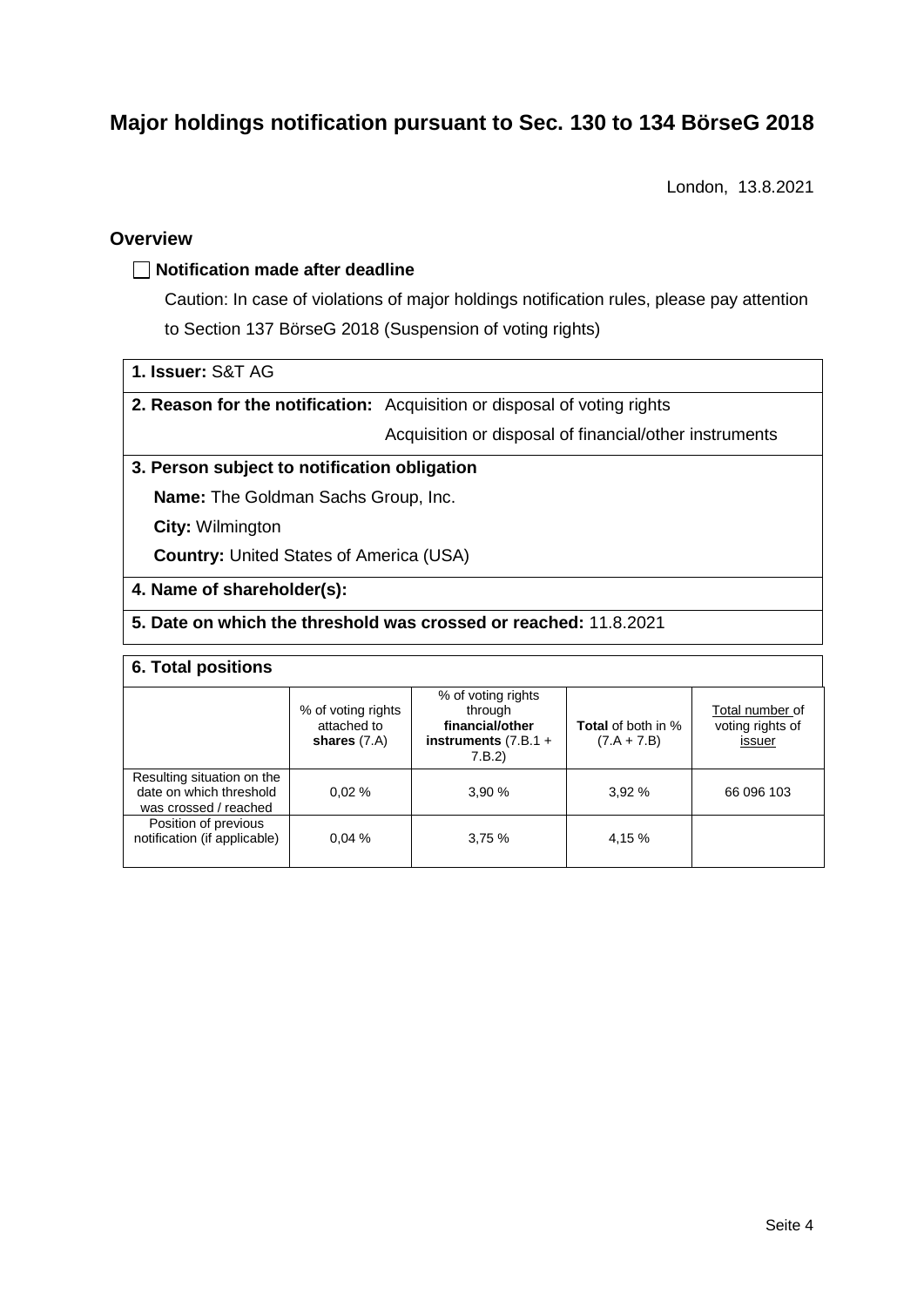## **Details**

## **7. Notified details of the resulting situation:**

| A: Voting rights attached to shares |                                                                            |                         |                                    |                                      |  |  |
|-------------------------------------|----------------------------------------------------------------------------|-------------------------|------------------------------------|--------------------------------------|--|--|
|                                     |                                                                            | Number of voting rights | % of voting rights                 |                                      |  |  |
| <b>ISIN Code</b>                    | Direct<br>Indirect<br>(Sec 130 BörseG<br>(Sec 133 BörseG<br>2018)<br>2018) |                         | Direct<br>(Sec 130 BörseG<br>2018) | Indirect<br>(Sec 133 BörseG<br>2018) |  |  |
| AT0000A0E9W5                        |                                                                            | 13 134                  |                                    | 0.02%                                |  |  |
| <b>SUBTOTAL A</b>                   |                                                                            | 13 134                  |                                    | 0.02%                                |  |  |

| B 1: Financial / Other Instruments pursuant to Sec. 131 para. 1 No. 1 BörseG 2018 |                        |                     |                                                                                      |                    |  |
|-----------------------------------------------------------------------------------|------------------------|---------------------|--------------------------------------------------------------------------------------|--------------------|--|
| Type of instrument                                                                | <b>Expiration Date</b> | Exercise Period     | Number of voting<br>rights that may be<br>acquired if the<br>instrument is exercised | % of voting rights |  |
| Securities Lending                                                                | Open                   | N/A                 | 1705667                                                                              | 2,58 %             |  |
|                                                                                   |                        | <b>SUBTOTAL B.1</b> | 1705667                                                                              | 2,58 %             |  |

| B 2: Financial / Other Instruments pursuant to Sec. 131 para. 1 No. 2 BörseG 2018 |                    |                    |                               |                            |                       |  |
|-----------------------------------------------------------------------------------|--------------------|--------------------|-------------------------------|----------------------------|-----------------------|--|
| Type of instrument                                                                | Expiration<br>Date | Exercise<br>Period | Physical /<br>Cash Settlement | Number of<br>voting rights | % of voting<br>rights |  |
| Swap                                                                              | 06/08/2031         | N/A                | Cash                          | 849 186                    | 1.28 %                |  |
| Call Warrants                                                                     | 31/12/2030         | N/A                | Cash                          | 18 635                     | 0.03%                 |  |
| <b>Put Warrants</b>                                                               | 31/12/2030         | N/A                | Cash                          | 1 1 1 7                    | 0.00%                 |  |
|                                                                                   |                    |                    | <b>SUBTOTAL B.2</b>           | 868 938                    | 1,31 %                |  |